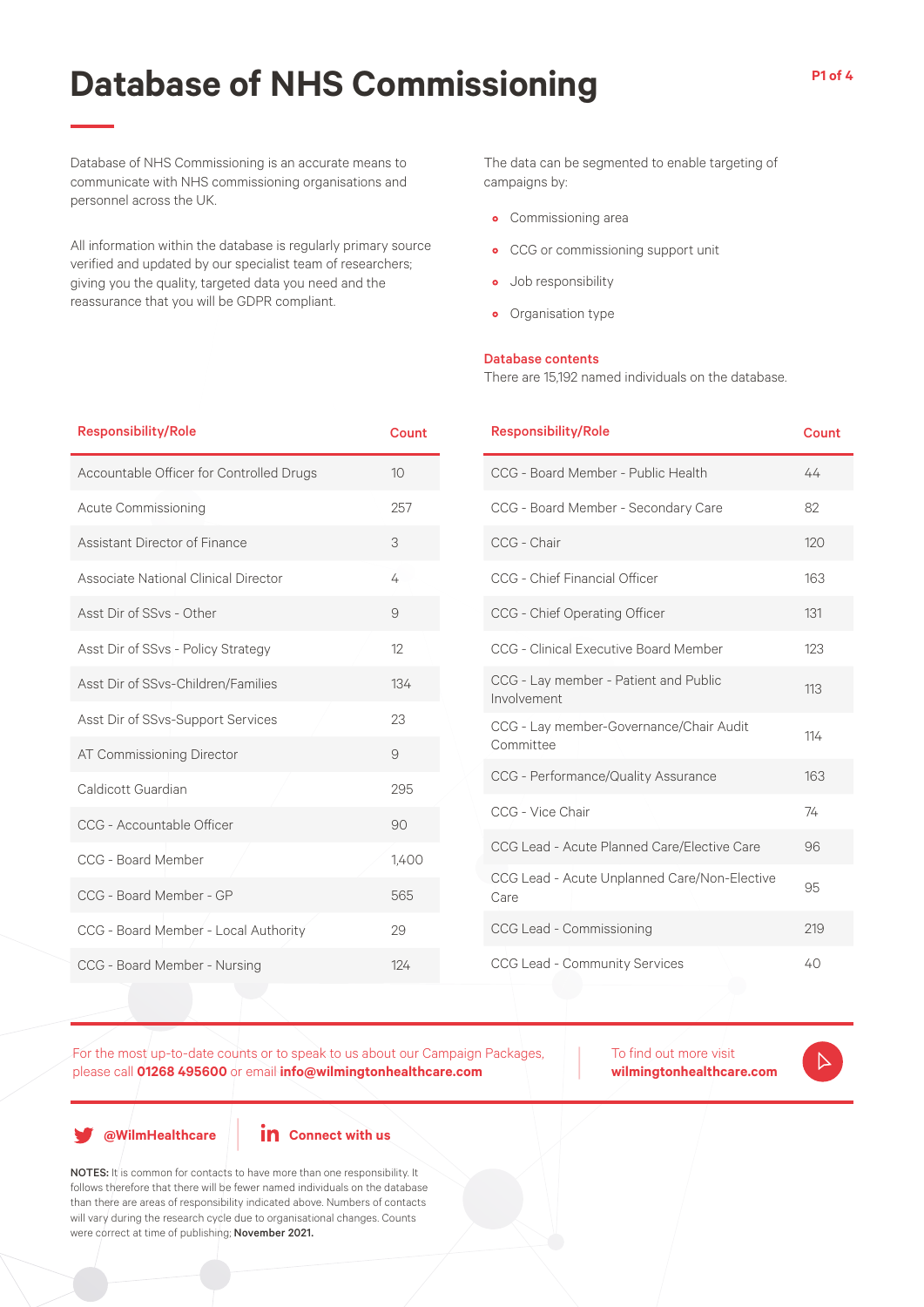### **Database of NHS Commissioning P2 of 4**

| <b>Responsibility/Role</b>                         | Count |
|----------------------------------------------------|-------|
| CCG Lead - Education                               | 22    |
| CCG Lead - Health and Wellbeing                    | 23    |
| CCG Lead - Long Term Conditions                    | 69    |
| CCG Lead - Long Term Conditions CVD                | 20    |
| CCG Lead - Long Term Conditions Diabetes           | 36    |
| CCG Lead - Long Term Conditions Respiratory        | 22    |
| CCG Lead - Mental Health                           | 115   |
| CCG Lead - Prescribing and Medicines<br>Management | 90    |
| CCG Lead - Primary Care Quality                    | 198   |
| <b>CCG Locality Chair</b>                          | 211   |
| Chairperson                                        | 232   |
| Chief Executive/General Manager                    | 220   |
| Chief Officer                                      | 39    |
| <b>Chief Pharmacist</b>                            | 51    |
| Clinical Audit (Pharmacy)                          | 27    |
| Clinical Governance Manager                        | 628   |
| <b>Clinical Lead</b>                               | 165   |
| <b>Clinical Senate Board Member</b>                | 249   |
| Comm Lead - Audit                                  | 69    |
| Comm Lead - Clinical/Integrated Governance         | 24    |
| Comm Lead - External and Public Relations          | 40    |
| Comm Lead - Remuneration and Terms of Service      | 39    |

| <b>Responsibility/Role</b>                      | <b>Count</b>    |
|-------------------------------------------------|-----------------|
| Comm Lead - Risk and Health & Safety            | 9               |
| Comm Mbr - Clinical/Integrated Governance       | 57              |
| Comm Mem - Audit                                | 110             |
| Comm Mem - External and Public Relations        | 10 <sup>°</sup> |
| Comm Mem - Remuneration and Terms of Service    | 93              |
| Comm Mem - Risk and Health & Safety             | 8               |
| Commissioning                                   | 627             |
| <b>Commissioning Contracts Manager</b>          | 168             |
| <b>Community Commissioning</b>                  | 289             |
| Community Pharmacist                            | 3               |
| Complaints Management                           | 71              |
| Computer Network Manager                        | 32              |
| Data Protection/Information Security Officer    | 86              |
| Director of Finance                             | 248             |
| Director of Health & Social Care - Adult        | 156             |
| Director of Health & Social Care - Older People | 148             |
| Director of Nursing                             | 577             |
| Director of Public Health                       | 178             |
| Director of Strategic Commissioning             | 80              |
| Director Specialised Commissioning Group        | 8               |
| Drug Information                                | 11              |
| <b>Head of Clinical Services</b>                | 5               |

For the most up-to-date counts or to speak to us about our Campaign Packages, please call **01268 495600** or email **info@wilmingtonhealthcare.com**

To find out more visit **wilmingtonhealthcare.com**

 $\triangleright$ 

**@WilmHealthcare**

**in** Connect with us

NOTES: It is common for contacts to have more than one responsibility. It follows therefore that there will be fewer named individuals on the database than there are areas of responsibility indicated above. Numbers of contacts will vary during the research cycle due to organisational changes. Counts were correct at time of publishing; November 2021.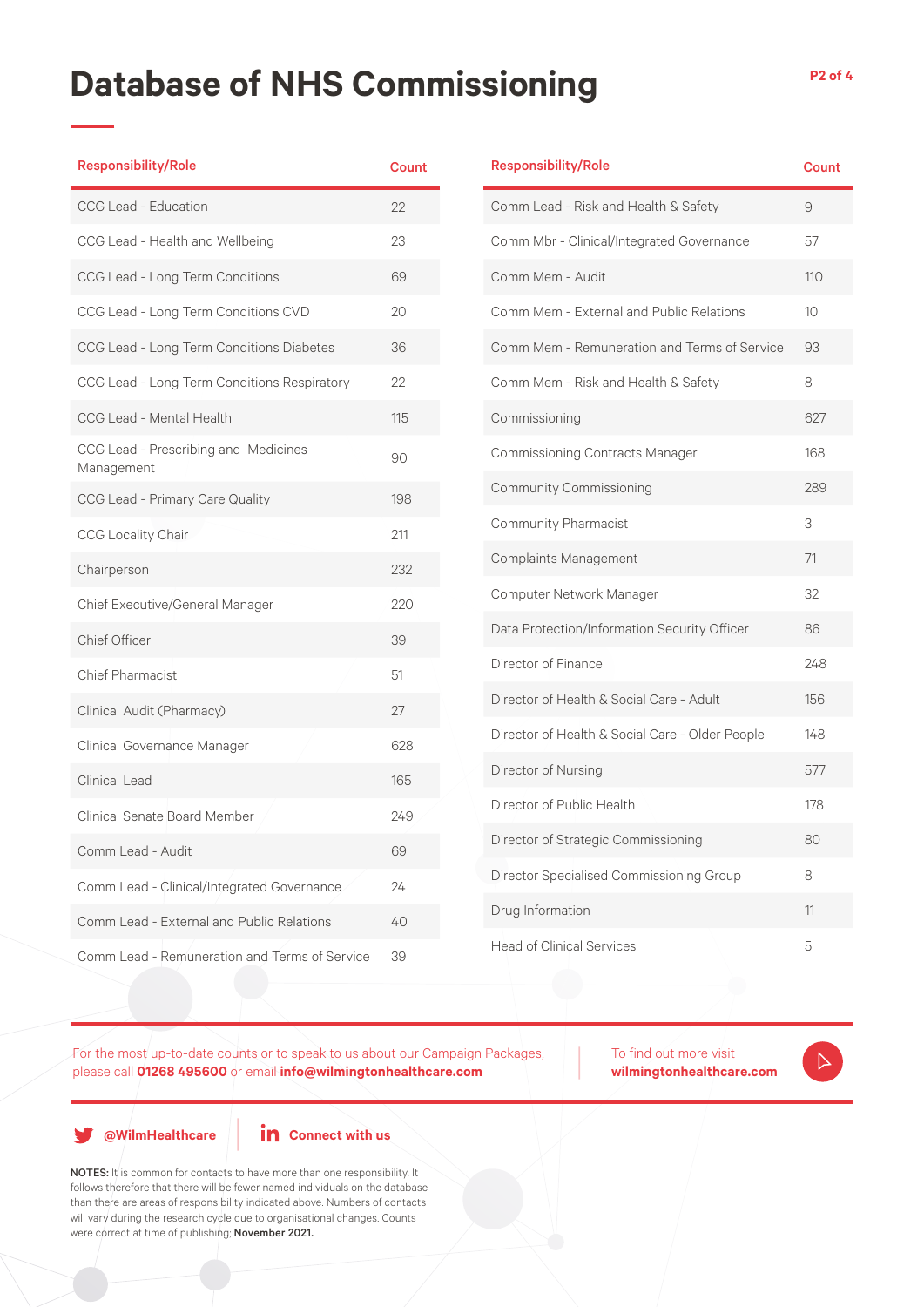## **Database of NHS Commissioning P3 of 4**

| <b>Responsibility/Role</b>                    | <b>Count</b> |
|-----------------------------------------------|--------------|
| Head of Corporate Services/Board Secretary    | 146          |
| <b>Head of General Pharmaceutical Svs</b>     | 6            |
| <b>Head of Legal Services</b>                 | 15           |
| Health & Wellbeing Board - Chair              | 160          |
| Health & Wellbeing Board - Consortia Rep      | 323          |
| Health & Wellbeing Board - Elected Member     | 544          |
| Health & Wellbeing Board - HealthWatch Member | 120          |
| Health & Wellbeing Board - Member             | 1,355        |
| Health Promotion And Improvement              | 23           |
| <b>HSCP Board Member</b>                      | 498          |
| Immunisation Co-ordinator                     | 48           |
| <b>Information Services</b>                   | 40           |
| Information Technology                        | 367          |
| Lead - Director for Procurement               | 13           |
| <b>Medical Director</b>                       | 526          |
| Medicines Management                          | 1,430        |
| Member of Executive Mgmt Team                 | 1,862        |
| Mental Health Commissioning                   | 243          |
| National Clinical Director                    | 23           |
| <b>NCB - Director</b>                         | 26           |
| NCB - Senior Management Team Member           | 51           |
| Network Director                              | 36           |
|                                               |              |

| <b>Responsibility/Role</b>                       | Count           |
|--------------------------------------------------|-----------------|
| Non Executive Director                           | 1,564           |
| Operations                                       | 1,042           |
| PALS Co-ordinator/Manager                        | 10 <sup>°</sup> |
| Patient & Public Involvement Representative      | 70              |
| Performance Management Director                  | 230             |
| Personnel                                        | 397             |
| Pharmaceutical Advisor                           | 269             |
| Pharmaceutical Specialist Commissioning          | 7               |
| Planning & Strategy                              | 220             |
| Prescribing Advisor                              | 1,396           |
| Primary Care Commissioning Committee - Chair     | 92              |
| Primary Care Commissioning Committee -<br>Member | 960             |
| Primary Care Development                         | 673             |
| Public Health Centre Director                    | 8               |
| <b>Public Health Consultant</b>                  | 310             |
| <b>Public Relations</b>                          | 142             |
| <b>QIPP Lead</b>                                 | 34              |
| Quality Assurance                                | 345             |
| Quality Assurance (Pharmacy)                     | 49              |
| Risk Management                                  | 81              |
| RO - Director                                    | 34              |
| <b>SCN Board Member</b>                          | 131             |

For the most up-to-date counts or to speak to us about our Campaign Packages, please call **01268 495600** or email **info@wilmingtonhealthcare.com**

To find out more visit **wilmingtonhealthcare.com**

 $\triangleright$ 

**@WilmHealthcare**

**in** Connect with us

NOTES: It is common for contacts to have more than one responsibility. It follows therefore that there will be fewer named individuals on the database than there are areas of responsibility indicated above. Numbers of contacts will vary during the research cycle due to organisational changes. Counts were correct at time of publishing; November 2021.